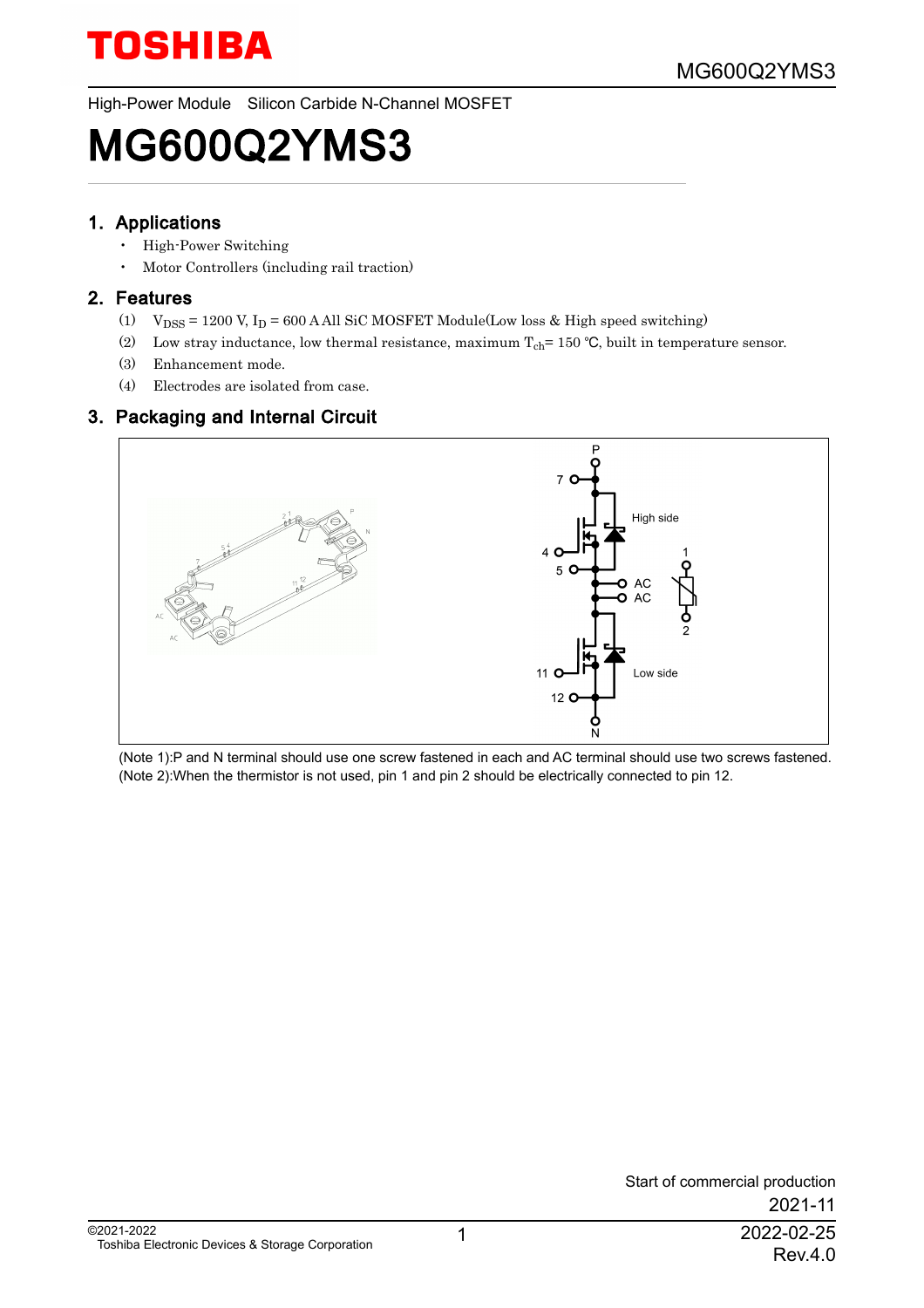### 4. Terminal

| Symbol & No. | Terminal name                                 |
|--------------|-----------------------------------------------|
| P            | P(main terminal)                              |
| N            | N(main terminal)                              |
| AC           | AC(main terminal)                             |
|              | Thermistor                                    |
| 2            | Thermistor                                    |
| 4            | High side gate                                |
| 5            | High side source sense / Low side drain sense |
| 7            | High side drain sense                         |
| 11           | Low side gate                                 |
| 12           | Low side source sense                         |

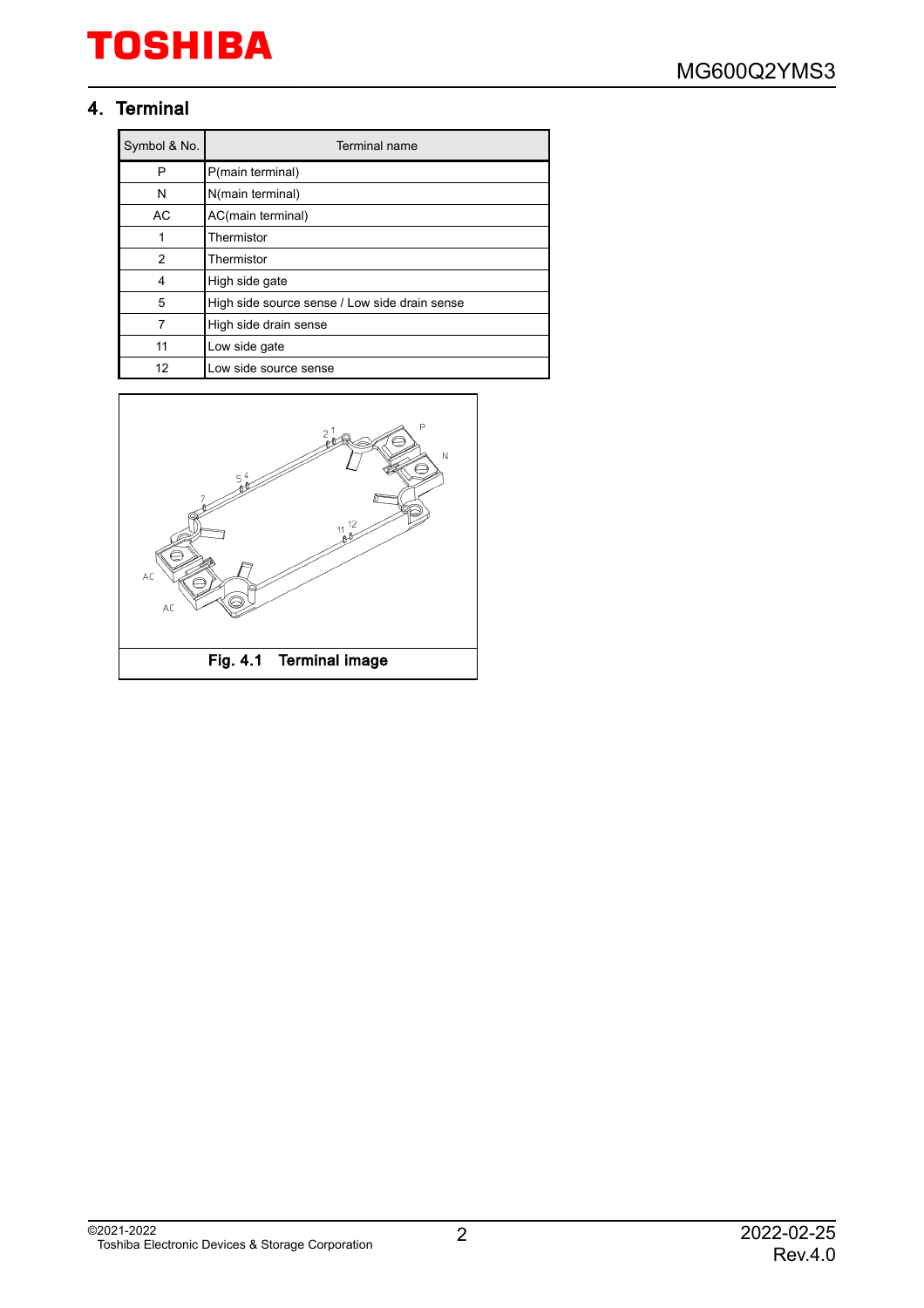### 5. Absolute Maximum Ratings (Note, Note 1)(T $_{\rm c}$  = 25 °C unless otherwise specified)

| Characteristics                                           | Symbol                          | <b>Note</b> | <b>Test Condition</b> | Rating      | Unit        |
|-----------------------------------------------------------|---------------------------------|-------------|-----------------------|-------------|-------------|
| Drain-source voltage                                      | $V_{DSS}$                       |             |                       | 1200        | V           |
| Gate-source voltage                                       | $V$ <sub>GSS</sub>              |             |                       | $+25/ - 10$ | $\vee$      |
| Drain current (DC)                                        | I <sub>D</sub>                  | (Note 2)    |                       | 600         | A           |
| Drain current (pulsed)                                    | <b>I</b> <sub>DP</sub>          | (Note 2)    |                       | 1200        | A           |
| Drain power dissipation                                   | $P_D$                           | (Note 2)    |                       | 2000        | W           |
| Source current (DC)                                       | Ιs                              | (Note 2)    |                       | 600         | A           |
| Source current (pulsed)                                   | <sub>sp</sub>                   | (Note 2)    |                       | 1200        | A           |
| Channel temperature                                       | $\mathsf{T}_\mathsf{ch}$        |             |                       | 150         | °C          |
| Storage temperature                                       | $\mathsf{\Gamma}_{\text{stg}}$  |             |                       | $-40 - 150$ | °C          |
| <b>Isolation voltage</b>                                  | $V_{\sf isol}$                  |             | $AC$ , 60 s           | 4000        | Vrms        |
| Isolation voltage<br>(thermistor terminal-other terminal) | $V_{\text{isol}}(\text{therm})$ |             | AC, 60s               | 4000        | Vrms        |
| Mounting torque                                           | <b>TOR</b>                      | (Note 3)    | Main terminal: M6     | 4.5         | $N \cdot m$ |
|                                                           |                                 | (Note 4)    | Mounting: M5          | 3.5         | $N \cdot m$ |

Note: Using continuously under heavy loads (e.g. the application of high temperature/current/voltage and the significant change in temperature, etc.) may cause this product to decrease in the reliability significantly even if the operating conditions (i.e. operating temperature/current/voltage, etc.) are within the absolute maximum ratings.

Please design the appropriate reliability upon reviewing the Toshiba Semiconductor Reliability Handbook ("Handling Precautions"/"Derating Concept and Methods") and individual reliability data (i.e. reliability test report and estimated failure rate, etc).

Note 1: refer to the application notes.

Note 2: Ensure that the channel temperature does not exceed 150 °C.

Note 3: The recommended tightening torque for the main terminal (M6) is 4.0 N  $\cdot$  m.

Note 4: The recommended tightening torque for installation (M5) is 3.0 N  $\cdot$  m.

#### 6. Thermal-resistance

| Characteristics                                        |  | <b>Note</b> | Min                      | Typ.  | Max   | Unit |
|--------------------------------------------------------|--|-------------|--------------------------|-------|-------|------|
| $R_{th(ch-c)}$<br>Thermal resistance (channel-to-case) |  | (Note 1)    | -                        | -     | 0.060 | K/W  |
| Thermal resistance (case-to-fin)<br>$R_{th(c-f)}$      |  | (Note 2)    | $\overline{\phantom{m}}$ | 0.013 |       | K/W  |

Note 1: The value per half a module.

Note 2: The value per module.

Apply 50  $\mu$ m of 3 W/m  $\cdot$  K grease between the case and fin while taking care not to create a void, and tighten to the recommended torque before use.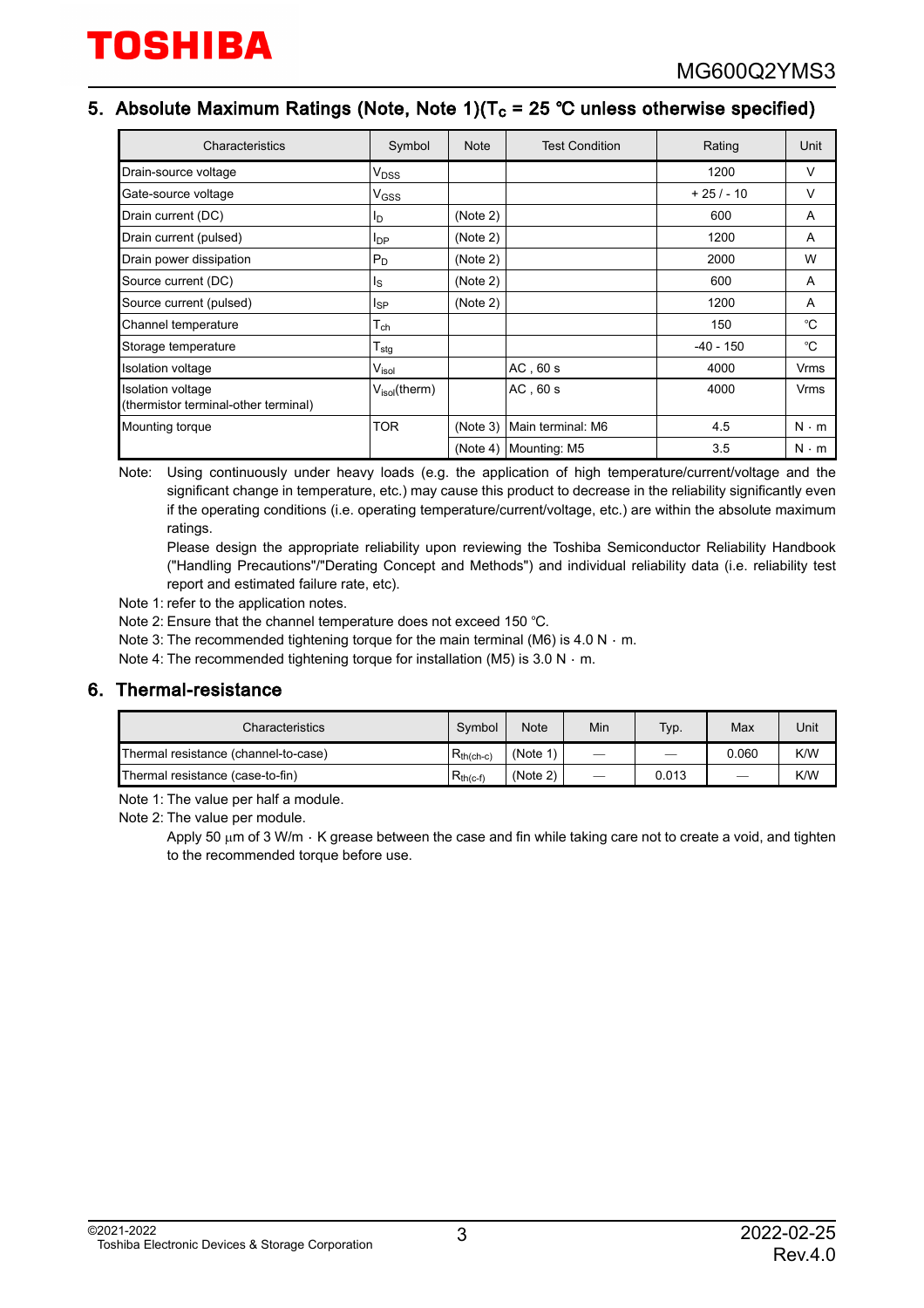### 7. Electrical Characteristics (Note)(T $_{\rm c}$  = 25 °C unless otherwise specified)

| Characteristics                      | Symbol                      | <b>Note</b>                      | <b>Test Condition</b>                                                                                                                         | Min                             | Typ. | Max                            | Unit      | Fig.            |
|--------------------------------------|-----------------------------|----------------------------------|-----------------------------------------------------------------------------------------------------------------------------------------------|---------------------------------|------|--------------------------------|-----------|-----------------|
| Gate-source leakage current          | I <sub>GSS</sub>            |                                  | $V_{GS}$ = +25 V / -10 V, V <sub>DS</sub> = 0 V                                                                                               |                                 |      | ±30                            | nA        |                 |
| Drain-source cut-off current         | <b>I</b> pss                | $V_{DS}$ = 1200V, $V_{GS}$ = 0 V |                                                                                                                                               |                                 |      | 250                            | μA        |                 |
| Gate threshold voltage               | $V_{th}$                    | (Note3)                          | $I_D$ = 0.6 A, $V_{DS}$ = 10 V                                                                                                                | 3.6                             | 4.6  | 5.6                            | V         |                 |
| Drain-source on-voltage (sense)      | $V_{DS(on)}$<br>sense       | (Note2)                          | $I_D$ = 600 A, V <sub>GS</sub> = + 20 V, T <sub>ch</sub> = 25 °C                                                                              |                                 | 0.9  | $\overline{\phantom{0}}$       | V         |                 |
|                                      |                             |                                  | $I_D$ = 600 A, $V_{GS}$ = + 20 V, T <sub>ch</sub> = 150 °C                                                                                    |                                 | 1.4  | 2.1                            | V         | $\qquad \qquad$ |
| Drain-source on-voltage (terminal)   | $V_{DS(on)}$<br>terminal    |                                  | (Note 1) $I_D$ = 600 A, V <sub>GS</sub> = + 20 V, T <sub>ch</sub> = 25 °C                                                                     |                                 | 1.4  |                                | V         |                 |
| Input capacitance                    | $C_{iss}$                   |                                  | $V_{DS}$ = 600 V, $V_{GS}$ = 0 V, f = 10 kHz                                                                                                  |                                 | 53   | $\equiv$                       | nF        |                 |
| Switching time (turn-on delay time)  | $t_{d(on)}$                 |                                  | Inductive load.                                                                                                                               |                                 | 0.23 |                                | μS        | 7.1             |
| Switching time (rise time)           | $\mathfrak{t}_{\mathsf{r}}$ |                                  | $V_{DS}$ = 600 V, $I_D$ = 600 A,<br>$V_{GS}$ = + 20 V / - 6 V,                                                                                | $\overline{\phantom{0}}$        | 0.10 | $\overline{\phantom{0}}$       | $\mu$ S   | 7.2<br>7.3      |
| Switching time (turn-on time)        | $t_{\text{on}}$             |                                  | $R_{G(0n)} = 3.9 \Omega$ , $R_{G(0ff)} = 3.9 \Omega$ ,<br>$T_{ch}$ = 150 °C, L <sub>S</sub> $\approx$ 40 nH                                   |                                 | 0.33 | $\overline{\phantom{0}}$       | μS        |                 |
| Switching time (turn-off delay time) | $t_{d(off)}$                |                                  |                                                                                                                                               |                                 | 0.48 | $\overline{\phantom{0}}$       | μS        |                 |
| Switching time (fall time)           | t <sub>f</sub>              |                                  |                                                                                                                                               | $\overbrace{\qquad \qquad }^{}$ | 0.07 | $\qquad \qquad -$              | $\mu$ S   |                 |
| Switching time (turn-off time)       | $t_{off}$                   |                                  |                                                                                                                                               |                                 | 0.55 | $\overline{\phantom{0}}$       | μS        |                 |
| $E_{on}$<br>Turn-on switching loss   |                             |                                  |                                                                                                                                               |                                 | 25   | $\overline{\phantom{0}}$       | mJ        |                 |
| Turn-off switching loss              | $E_{\text{off}}$            |                                  |                                                                                                                                               | $\overline{\phantom{0}}$        | 28   | $\qquad \qquad \longleftarrow$ | mJ        |                 |
| Source-drain on-voltage (sense)      | $V_{SD(on)}$                |                                  | (Note2) $I_S$ = 600 A, V <sub>GS</sub> = + 20 V, T <sub>ch</sub> = 25 °C                                                                      |                                 | 0.8  | $\equiv$                       | V         |                 |
|                                      | sense                       |                                  | $I_S$ = 600 A, $V_{GS}$ = + 20 V, T <sub>ch</sub> = 150 °C                                                                                    |                                 | 1.3  | 1.9                            | V         |                 |
| Source-drain on-voltage (terminal)   | $V_{SD(on)}$<br>terminal    |                                  | (Note 1) $I_S$ = 600 A, V <sub>GS</sub> = + 20 V, T <sub>ch</sub> = 25 °C                                                                     |                                 | 1.3  | $\overline{\phantom{0}}$       | V         |                 |
| Source-drain off-voltage (sense)     | $V_{SD(off)}$               |                                  | (Note2) $I_S$ = 600 A, V <sub>GS</sub> = - 6 V, T <sub>ch</sub> = 25 °C                                                                       | $\overbrace{\phantom{12333}}$   | 1.6  |                                | V         |                 |
|                                      | sense                       |                                  | $I_S$ = 600 A, $V_{GS}$ = - 6 V, T <sub>ch</sub> = 150 °C                                                                                     | $\overline{\phantom{0}}$        | 2.2  | 3.2                            | V         | $\qquad \qquad$ |
| Source-drain off-voltage (terminal)  | $V_{SD(off)}$<br>terminal   |                                  | (Note 1) $I_S$ = 600 A, V <sub>GS</sub> = - 6 V, T <sub>ch</sub> = 25 °C                                                                      |                                 | 2.1  |                                | V         |                 |
| Reverse recovery time                | $t_{rr}$                    | (Note)                           | Inductive load,<br>$I_S$ = 600 A, $V_R$ = 600 V,<br>Drive side $R_{G(on)} = 3.9 \Omega$ ,<br>T <sub>ch</sub> = 150 °C, L <sub>S</sub> ≈ 40 nH |                                 | 45   | $\qquad \qquad$                | ns        | 7.4<br>7.5      |
| Reverse recovery loss                | $E_{rr}$                    |                                  |                                                                                                                                               |                                 | 0.8  | $\qquad \qquad \longleftarrow$ | mJ        | 7.6             |
| Stray inductance                     | $L_{\rm SPN}$               |                                  | P terminal-N terminal                                                                                                                         |                                 | 12   | $\overline{\phantom{0}}$       | nH        |                 |
| Rated NTC resistance                 | R                           |                                  | $T_C = 25 °C$                                                                                                                                 | 3.5                             | 5.0  | 6.5                            | $k\Omega$ |                 |
|                                      |                             |                                  | $T_C = 150 °C$                                                                                                                                | 125                             | 165  | 205                            | Ω         |                 |
| B<br><b>NTC B value</b>              |                             |                                  | $T_{NTC}$ = 25 - 150 °C                                                                                                                       |                                 | 3375 |                                | K         |                 |

Note: L<sub>s</sub> is a sum of (L<sub>sPN</sub>) and (L<sub>ext</sub>).(L<sub>ext</sub>is shown in Fig.7.1, 7.2, 7.4, 7.5)

Note1: The values are when two AC terminals are connected.

Note2: The values are measured between drain sense and source sense.

Note3: Gate-source voltage (-10V) is applied 5ms before measurement.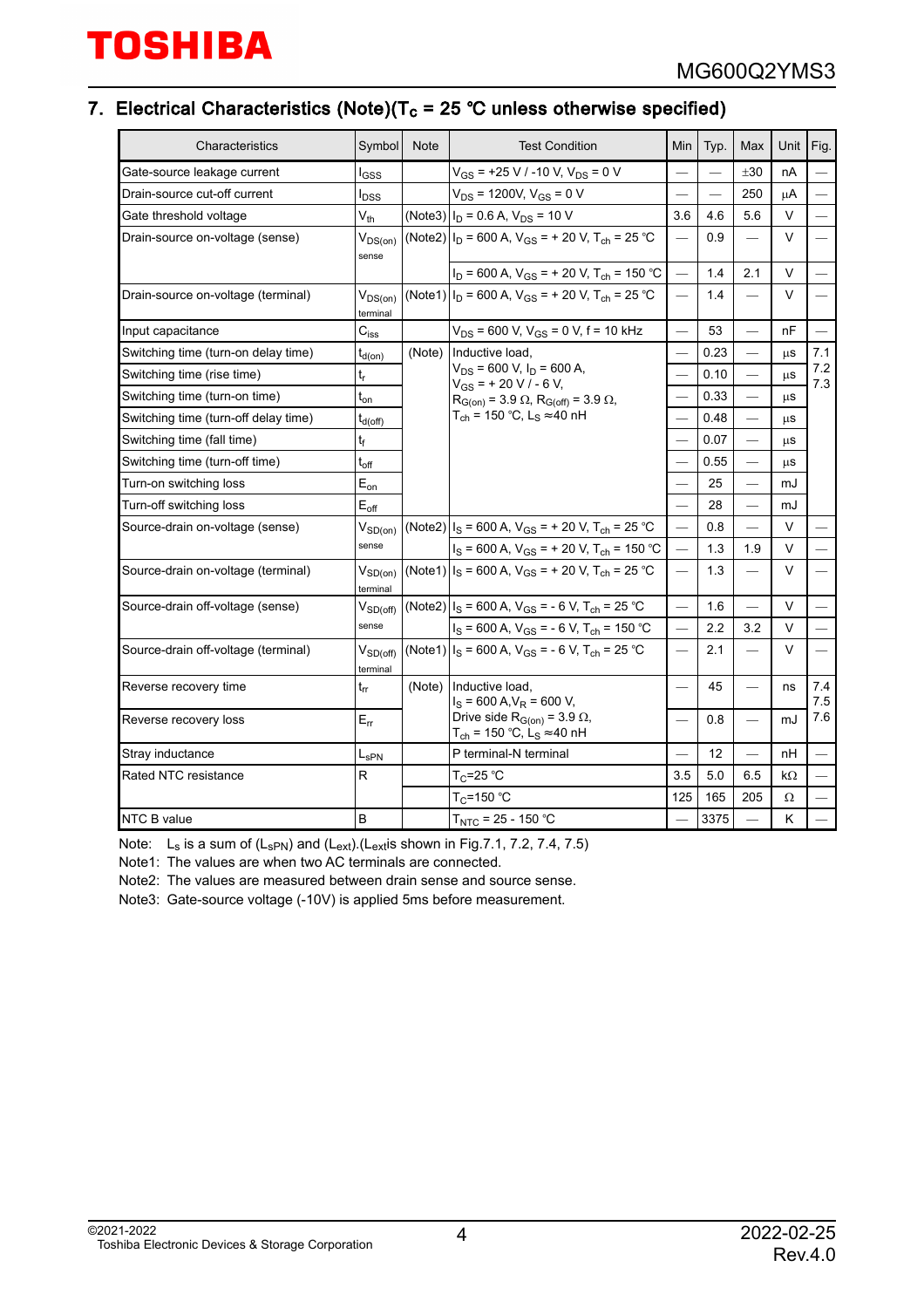



Fig. 7.1 Inductive Load Switching Test Circuit (High side Switching)



Fig. 7.2 Inductive Load Switching Test Circuit (Low side Switching)



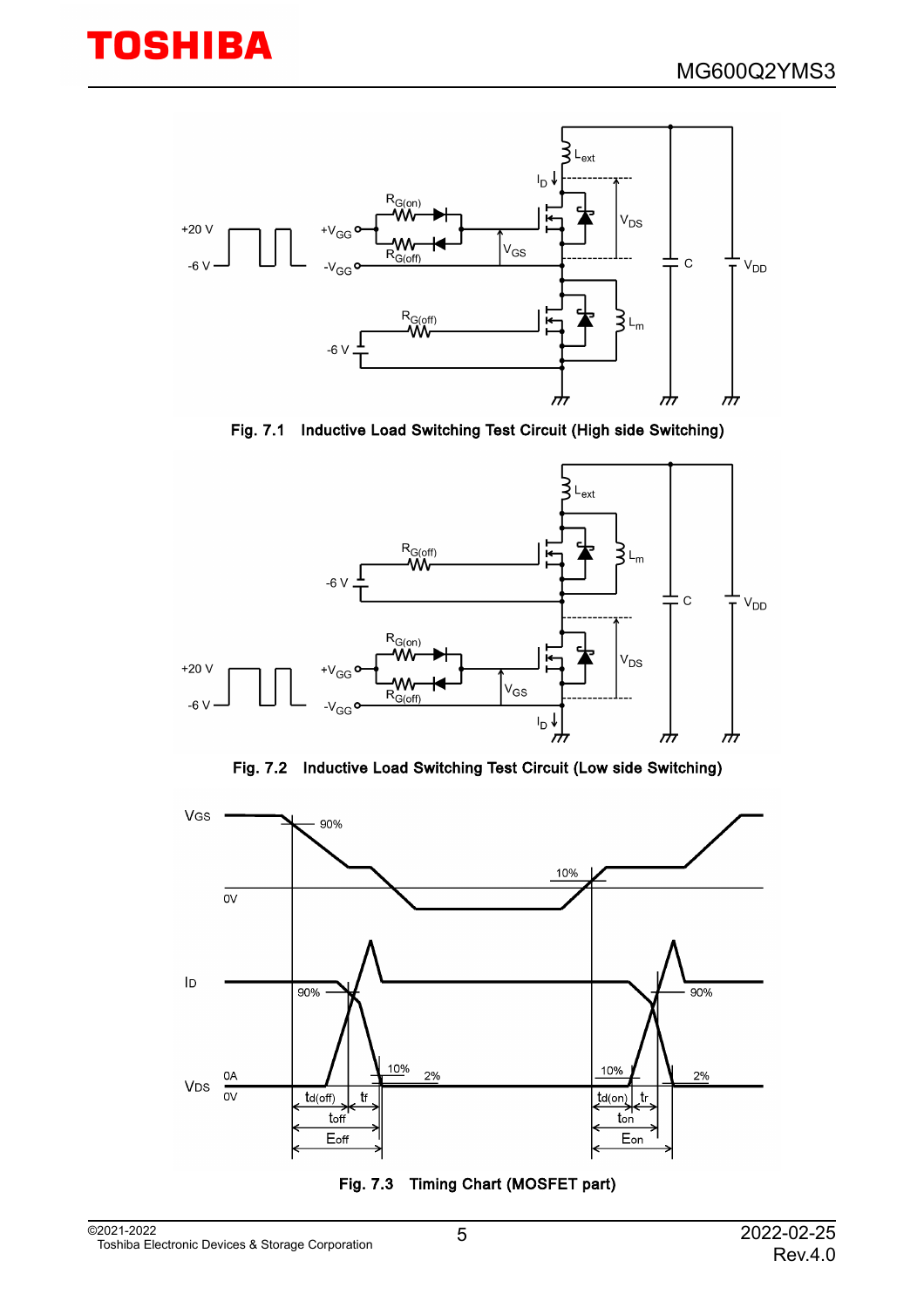

Fig. 7.4 Inductive Load Reverse Recovery Test Circuit (High side Switching)







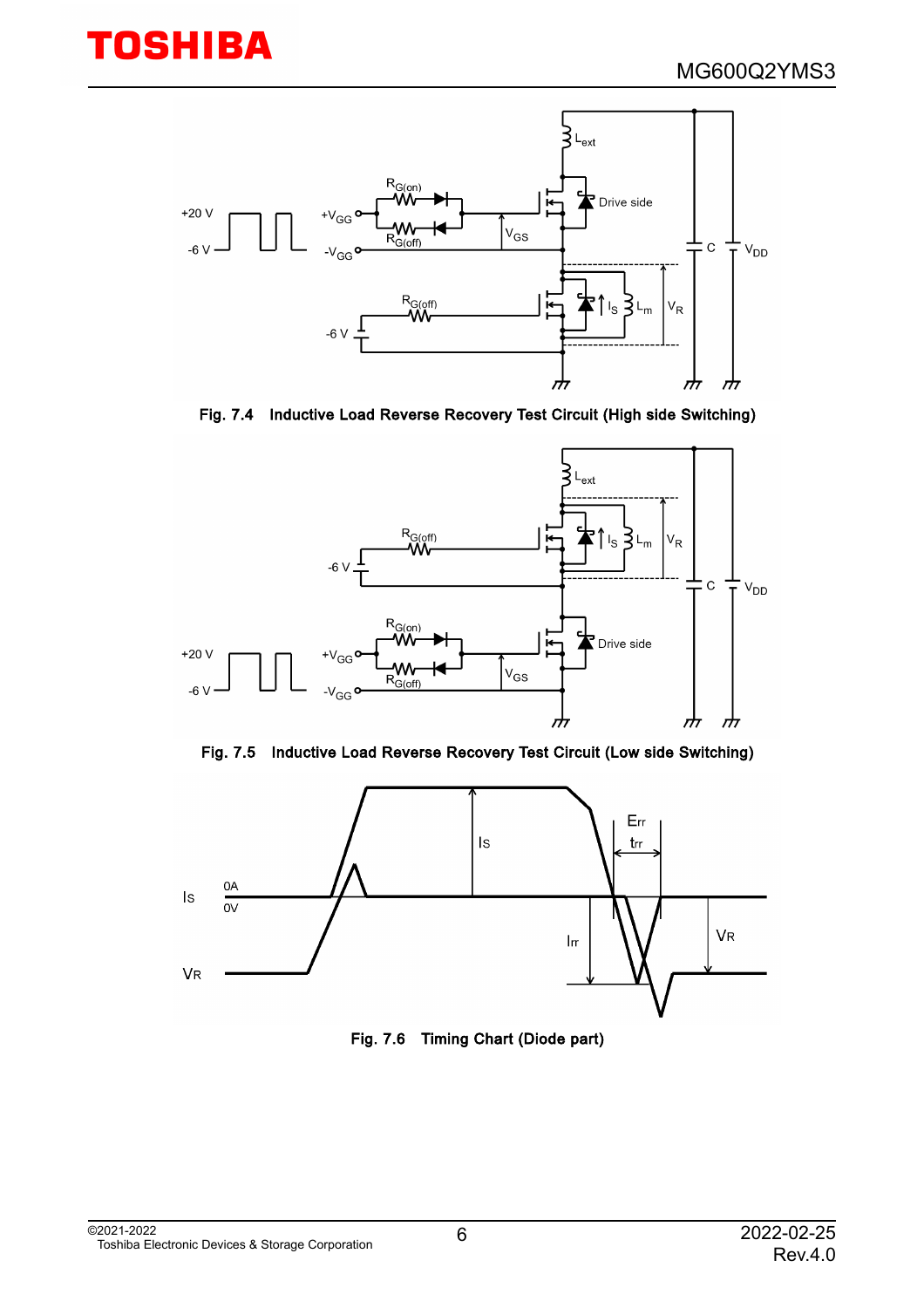### 8. Characteristics Curves

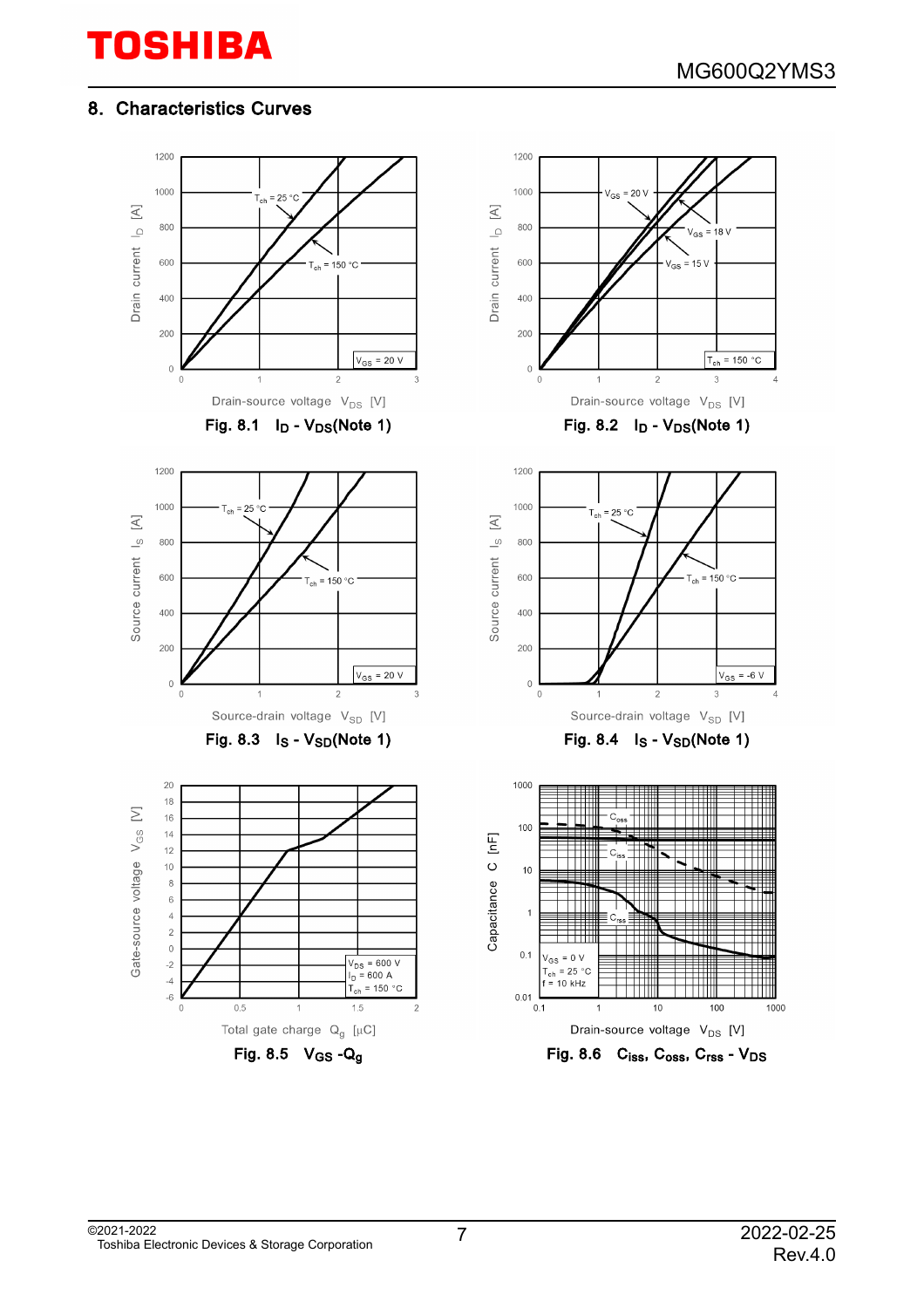

©2021-2022 Toshiba Electronic Devices & Storage Corporation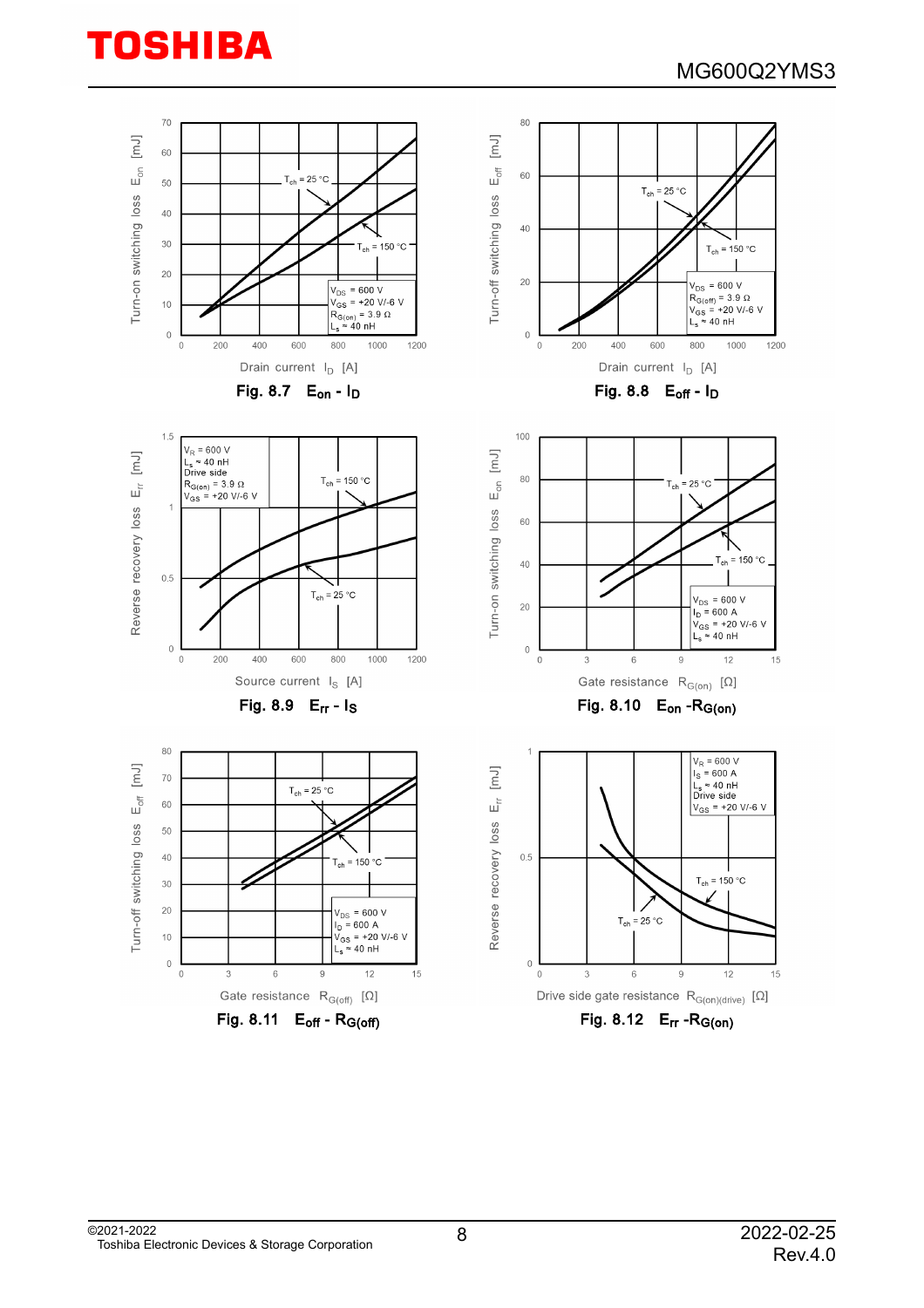

Note: The above characteristics curves are presented for reference only and not guaranteed by production test, unless otherwise noted.

Note1: Source - drain voltage and Drain - source voltage are measured at sense terminals.

#### Package Dimensions

Unit: mm  $6.5 + 0.3$  $6.5 \pm 0.5$ € Ċ 57.95±0.3  $-0.05$  $52 * 0.8$  $57.5$ 59+0.3 ⋔  $\sqrt{12}$  $2.25 + 0.2$  $94.5 \pm 0.3$  $3+0$ 4XM6 Nut  $12.5 - 0$  $\frac{121.740}{137 + 0.8}$  $152 +$  $1.15 * 0.15$  $\widehat{5}$ perewire <u>918</u>

Weight: 350 g (typ.)

|                   | Package Name(s) |
|-------------------|-----------------|
| TOSHIBA: 2-153A1A |                 |

©2021-2022 Toshiba Electronic Devices & Storage Corporation